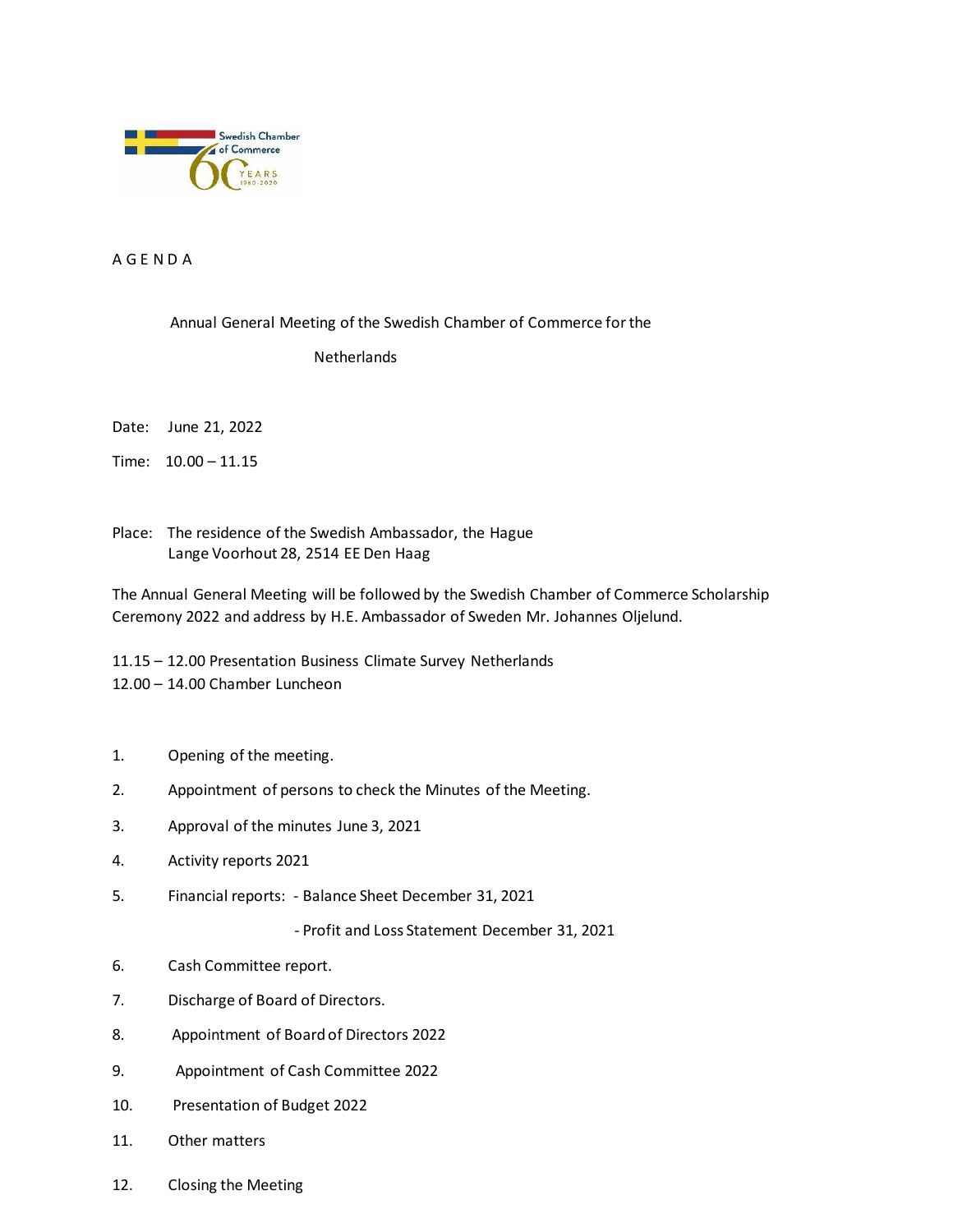

## **Proposals and Decisions**

With reference to the corresponding items on the Agenda, the Board proposesthe following decisions to be taken by the General Meeting on June 21, 2022

- Item No. 2 Appointment of persons to check the Minutes of the Meeting
- Item No. 3 Minutes from the last Meeting June 3, 2021, Appro va l
- Item No.5 Financial reports

Approval of the Balance Sheet per

December 31, 2021, and the Profit

and Loss Account for 2021

Item No. 7 Discharge fromresponsibility

Discharge of the Board of

Directors from further

responsibility with regard to the

management for 2021

Item No. 8 Leavening Board members 2022: Rik Zuidmeer - Mercuri Urval

> Appointment of new Board members 2022: Dick Bisschop, Managing Director Anticimex B.V. Anticimex Roderick Friends, General Manager The Netherlands & Business Development Director France & Benelux at Tetra Pak Bernie van Leeuwen, Managing Director SKF Netherlands BV Eugene Gruter, CEO Sweco Nederland Armanda Kusse-Willems, Country Manager, Lime Technologies Netherland Lawrence Masle, CEO, Upthere, Everywhere

Item No. 9 Appointment of Cash Committee 2022:

Peter Crafoord, Swedish Finance

Roelof Gerritsen, ATLAS